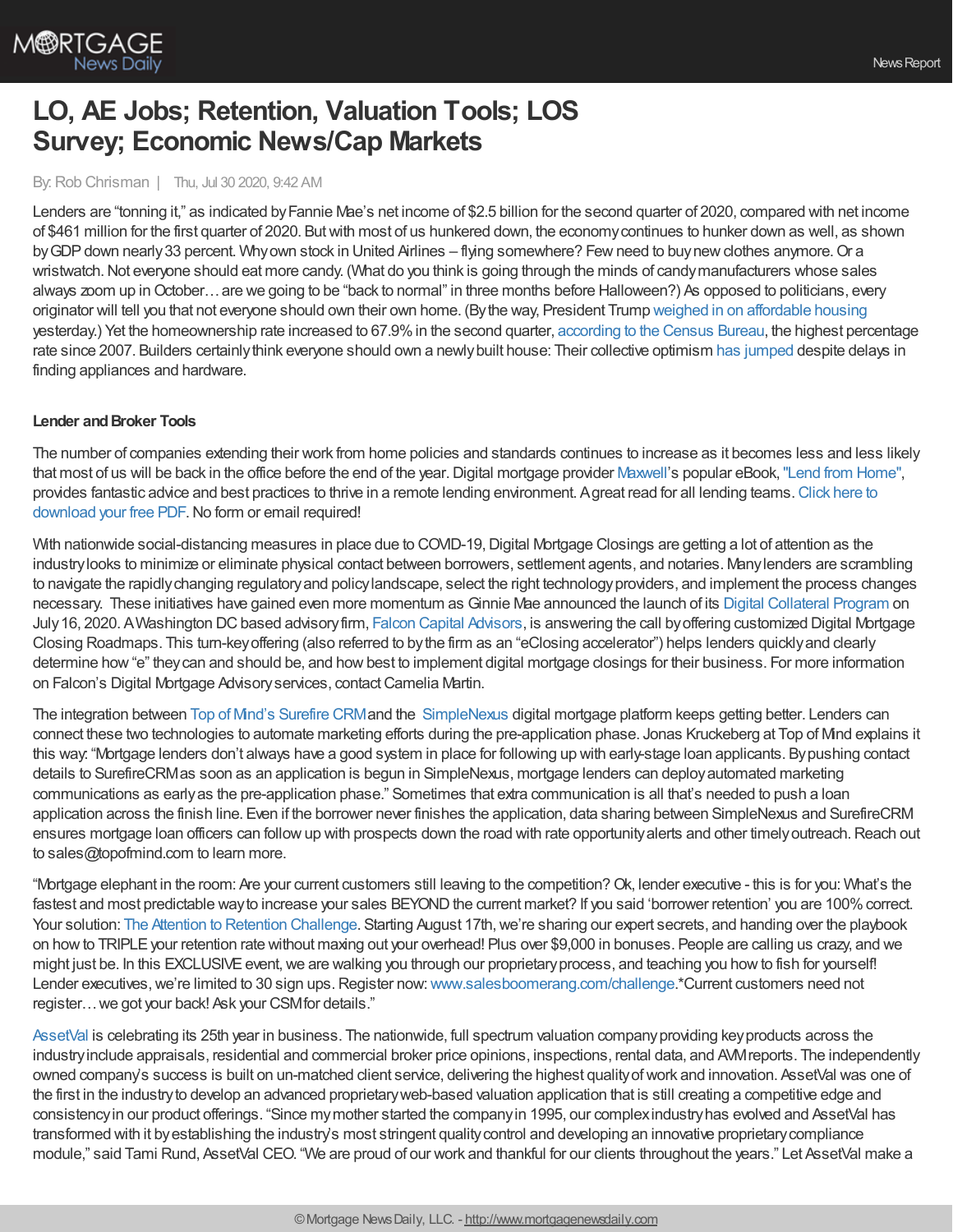# difference in your business! For more information please contact Brandon O'Briant, EVP (972-333-07090).

HomeBinder is offering a new post-close product to increase sales and retention. Are you only offering a home warranty post close? Mortgage loan officers can nowoffer an additional post close product to differentiate themselves in the marketplace.HomeBinder provides a centralized home management platform for homeowners. Used by over 400K homeowners, HomeBinder allows loan officers to brand each binder with every closed loan. Lenders can now stay part of the journey, helping homeowners prepare for every life event in their new home. Learn more at [HomeBinder.com](https://hubs.ly/H0t4tHx0) or call 1-800-377-6915.

How quickly are you providing homeowners access to COVID-19 relief? Mortgage relief programs changing rapidly, and your customers need access to delinquency alternatives now. Fortunately, sophisticated workflow technology can now intuitively survey borrower needs by easilyguiding them through [intelligentlydesigned](https://www.eclarifire.com/clarifire-community.aspx) questions to identifythe best relief options. It's happening through CLARIFIRE COMMMUNITY, an innovative feature unique to [CLARIFIRE,](https://www.eclarifire.com/index.aspx)which is helping servicers eliminate customer backlogs, address investor requirements, and deliver real-time loss mitigation options. That includes automated extensions, payment deferrals, loan modifications and more. Want to learn howto optimize your resources and defend your organization from the nextwave of delinquencies? Download Clarifire's neweBook,"Self-Service Loan [Modifications:](https://info.eclarifire.com/self-service-loan-modifications-ebook) The Next Step in Automated Mortgage Relief," and find out howyou can provide scalable, flexible, 24/7 self-serve support for your customers, en masse.... with no delays, easy answers, immediate eligibility determinations and fast results.

## **LOS Survey**

How satisfied are you, overall, with your LOS and with the vendor who provides the technology? According to STRATMOR Group, more than 90 percent of lenders use at least one commercial Loan Origination System (LOS), but less than 25 percent of lenders report that they are highly satisfied with those systems. The LOS is the single most important piece of technology in your company. If you want insight into the functionality and resource requirements for the LOS available in the market today, participate in STRATMOR's 2020 Technology Insight StudyLOSSurveyand get the answers you need. It takes just five minutes to complete and lenders who participate receive the surveyreport for FREE. Complete all the surveys in the study and you'll have the entire 2020 Technology Insight Study for the investment of your time! Take the LOS survey now and rate the LOS you're using.

## **Capital Markets**

I don't know about you, but I like it when there is actual news for markets to process rather than lingering fears or media cycle stories (e.g. COVID, Brexit, the U.S. – China trade deal, etc.). For example, there wasn't much neweconomic data out lastweek, but the uptick in initial jobless claims, which rose to 1.42 million, was a big deal. Increased restrictions in coronavirus hotspots over the last couple weeks are likelythe catalyst for the rise in claims although theyactuallyfell on a non-seasonallyadjusted basis. More important is the fact that **the trendof decliningclaims has flattenedat a significantlyhighlevel andthat the enhancedbenefits of the CARESAct expire thisweek.**

And recall that last week, despite the fact that 32 million Americans are receiving some form of state or federal assistance, we learned that housing sawa huge rebound in June with existing home sales up 20.7 percent. Mortgage purchase applications were 19 percent above their level from one year ago for the week ending July 17, suggesting that home sales will continue to show resilience. Additionally, with inventories of existing homes 18 percent below their year-ago level, many buyers are opting for new homes, which rose 13.8 percent in June. With mortgage rates expected to remain low for the foreseeable future and shifting preferences from urban to suburban living, housing has the potential to remain a bright spot even as other areas of the economyare beginning to lose momentum.

Yesterdaywas a daywith actual news, even if itwas the Fed sticking to its "whatever it takes" message. **The FOMCdidnot make anymajor policychanges yesterday, sayingthe current stance of policyis "appropriate"** and that the bank is willing to extend that accommodation for as long as needed, remaining committed to using all of its tools, if necessary. **The FOMC's Statementwas largelyas expected.** Additionally, the committee discussed changes in its forward guidance for rates and asset purchases, as well as the framework for policy decisions,with changes expected to be rolled out in September.

Fed Chair Powell warned during his subsequent press conference of the most severe economic downturn "in our lifetime." He tempered optimism over recent job gains and stressed that the evolution of the virus will dictate the course of the economy.Despite that outlook, investors liked what theyheard, as the takeawayis the Fed's large, looming presence and abilityto act more if needed will continue to provide a near-term backstop for risk assets. Following the Statement release treasuries barely budged while MBS saw slightly better selling on net versus the early afternoon. In other MBS-related news, Fannie Mae announced that they would start accepting SOFR (secure overnight financing rate) ARMs and begin issuing SOFR-based MBS as of August 3. U.S. Treasury yields saw a steepening across the curve, including no change to the 10-year yield bythe day's end. Finally, Powell urged Congress to supplyfurther fiscal support to the economy.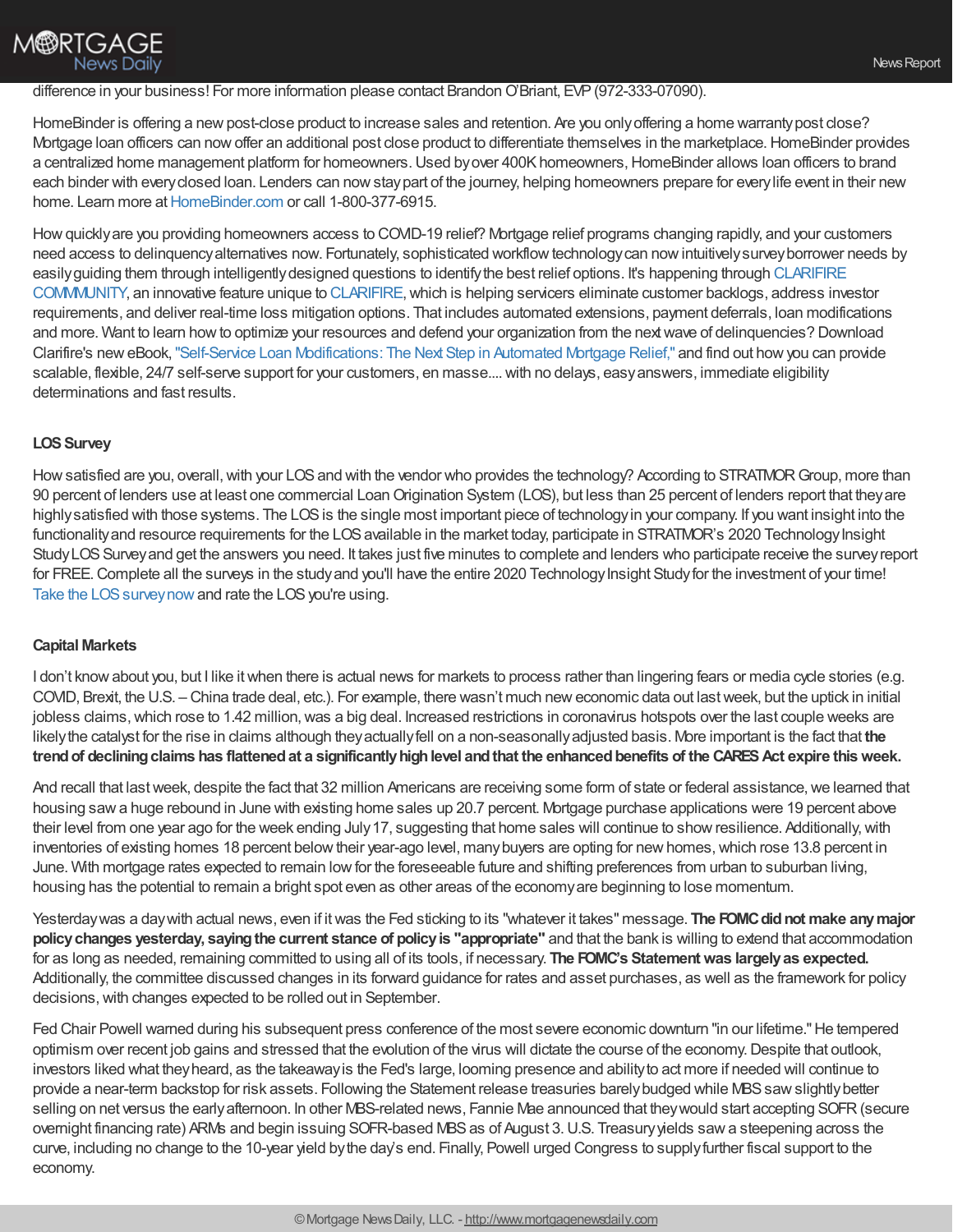That comes as Republicans and Democrats are "nowhere close to a deal" on a newstimulus package. That quote was per White House Chief of Staff Mark Meadows upon leaving NancyPelosi's office after the day's negotiations. President Trump earlier said the two sides are "so far apart" that they need to take action on temporary measures. Both of the latest proposals from Democrats and Republicans contain a slew of provisions that don't have much to do with a public health crisis (changes to military spending, new government buildings, tax breaks for high earners, etc.). Meanwhile, millions of Americans just sawtheir weeklyunemployment benefits shrink by\$600. And 30 million Americans said they didn't have enough to eat at some point last week.

**Markets this morninggot a look at the economic damage done bythe firstwave of shutdowns.**Data showed U.S. gross domestic product plummeted an annualized 32.9 percent in the second quarter, the most in records dating back to the 1940. We've also had initial jobless claims for the week ending July25 (1.434 million, +12k) and continued claims for the week ending July18 (17.02 million). The calendar rounds outwith Freddie Mac's PrimaryMortgage Market Surveyfor the week ending July30 later this morning, and large corporate earnings reports until after the close. The NYFed will conduct a repeat of yesterday's FedTrade schedule when theypurchase up \$753 million UMBS15 2 percent and 2.5 percent followed by\$2.795 billion UMBS30 2 percent through 3 percent and \$1.448 billionGNII 2.5 percent and 3 percent. The Desk will report on MBS purchases for the week ending July 29 in the afternoon. After the GDP and jobless numbers Agency MBS prices are up nearly.125 and the 10-year yielding .55 after closing yesterday at 0.58 percent.

# **Employment and Transitions**

With the continued impact of the Coronavirus affecting more and more individuals nationwide, we are proud to announce that Caliber Home Loans partnered with the United Wayfor a special Caliber Kindness campaign to support those affected byCOVID-19. Team Caliber was up for the challenge and we delivered with total contributions of \$500,000. As a company, we have a tremendous opportunity to help the communities we live and work in! We help our customers obtain their dream of owning a home and we help their communities in times of crisis. #CaliberStrong Join Caliber, the companythat "walks the walk". Interested in one of our posted job opportunities? Contact Jonathan Stanley for [consideration.](https://recruiting.adp.com/srccar/public/RTI.home?d=ExternalCaliberHomeLoans&_icx=v02Pg0E8dry77as%252F53w4AJaa70NZw%252Fw8fF8hbFO1EF85wLt9DxjYJuzTaiz3cC3bUG0&c=1060341&_dissimuloSSO=k81IQ_xGY14:XQC7YMN_-Mx6DdXOyW3KVTQohAw) Interested in a sales opportunity? Contact Brian Miller for immediate consideration. Visit the Caliber Careers website for opportunities across the organization!

"AtHome Point [Financial](https://www.homepointfinancial.com/),we're committed to helping our broker and correspondent partners achieve excellence. After capturing 20% market share, the broker community has made their way into the spotlight. Now is the time to demonstrate leadership, and our President of Originations, Phil Shoemaker, shared his thoughts with [HousingWire](https://www.housingwire.com/articles/pulse-mortgage-brokers-should-take-this-opportunity-to-rally-and-show-leadership/) on this important topic. We're hiring hundreds of people on our team right nowto support our partners during this defining moment. If you're looking to lead the way, look no further than Home Point! For immediate consideration, check out our [open](https://usr58.dayforcehcm.com/CandidatePortal/en-US/homepoint) roles or send your resume directlyto John Eite."

["Evergreen](https://www.evergreenhomeloans.com/) Home Loans is thrilled to welcome Dan Starelli to the Evergreen Home Loans familyof associates. Starelli joins as Regional Manager of Northern California. With over 30 years of retail mortgage experience, he's helped build large origination platforms in California and has personallyfunded over 2,000 home loans. Passionate about mentoring and leadership, he helps originators and agents build their business. In his newrole, Starelli will oversee the dailyoperations and strategic growth of branches in Northern California. "The reputation of Evergreen Home Loans for service along with their impressive digital mortgage technologyand amazing culture made them an excellent choice," said Starelli. 'I'm excited to join the team and continue building the Northern California region.' If you're interested in growing your business, check out our [Careers](https://www.evergreenhomeloans.com/why-evergreen/mortgage-jobs) page for newopportunities or contactChuck Iverson."

In the midst of a pandemic and historically low rates, non-QM is still in demand. Investors want it. Originators want it. And leading non-QM lender Angel Oak Mortgage [Solutions](http://angeloakms.com/) is delivering it, having brought back 4 non-QMproducts to the marketplace. Self-employed borrowers can still take advantage of using bank statements to qualifywhile investors can use the cash flowof the property(DSCR) to qualifyfor NOO properties. In addition, Angel Oak is offering its Platinum Jumbo and AssetQualifier programs. With improvement to rates and guidelines happening frequently, you can keep up-to-date on the [program](https://angeloakms.com/programs/) page. To assistwith the increased demand Angel Oak is hiring, offering a \$10Ksigning bonus for remote underwriters. See [JoinAngelOak.com](https://recruiting.ultipro.com/ANG1001/JobBoard/b4780aa2-b465-c039-b3af-bec7dad8eb3b/?q=angel+oak+mortgage+solutions&o=relevance&f5=rNaYyp1UFUiaKQFCcPn48w) for more information on that role and other operational openings.

"The Lenox/ WesLend Team is Growing! At Lenox/ [WesLend](https://www.linkedin.com/company/lenox-financial) you are familyand we will empower you to growand put you on an accelerated path to career advancement. We are looking to dramaticallyincrease our Team, due to overwhelming demand. We knowthat good people are at the heart of our success. Lenox Financial mortgage is licensed in 40 states, with over 20 years of experience in retail and wholesale business channels, as well as servicing. Our executive team has over 100 years of lending experience. Family is at the core of what we believe in, which is why we encourage a positive work–life balance! We have remote work options available, and are looking for Underwriters, Senior Processors, Junior Processors, Account Managers, and Funders. Please send your resume to careers@lenoxhomeloans.com." "It's the biggest no brainer in the historyof mankind."

[8/10](https://freedom.zoom.us/meeting/register/tJwvcO6vrjMjHtXOUQZTscWBDGemX50WhoNl) (VAIRRRL), [8/13](https://freedom.zoom.us/meeting/register/tJAqc-qqpjMtGdyoM76UrH4IHAESX_zMaCR0) (FHASL), [8/17](https://freedom.zoom.us/meeting/register/tJ0qfu-grTosGdNsAiYKySeZQxiAwc6s-XcO) (VAIRRRL) or [8/21](https://freedom.zoom.us/meeting/register/tJEtc-ioqD0iH9GTorET00yemomFTJf-jMiS) (FHASL).